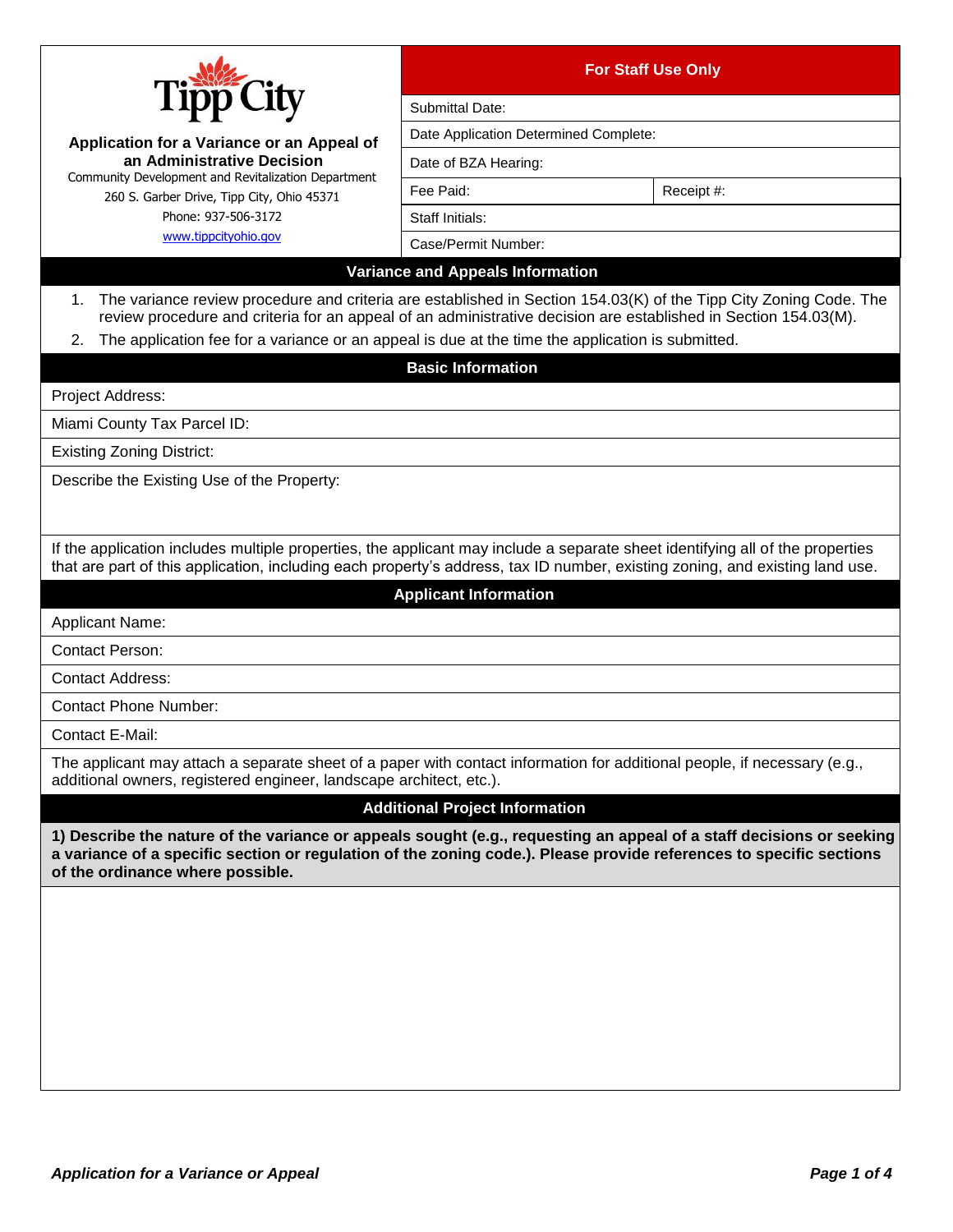| Case/Permit Number:                                                                                                                                                                                                                                                                                                                                                                                                                       |
|-------------------------------------------------------------------------------------------------------------------------------------------------------------------------------------------------------------------------------------------------------------------------------------------------------------------------------------------------------------------------------------------------------------------------------------------|
| <b>Additional Project Information</b>                                                                                                                                                                                                                                                                                                                                                                                                     |
| 2) State fully the facts on which this application or appeal is based. Attach additional sheets, if necessary. For<br>variance applications, please address the review criteria established in Section 154.03(K)(4). For appeals, please<br>address the review criteria established in Section 154.03(M)(5).                                                                                                                              |
|                                                                                                                                                                                                                                                                                                                                                                                                                                           |
|                                                                                                                                                                                                                                                                                                                                                                                                                                           |
|                                                                                                                                                                                                                                                                                                                                                                                                                                           |
|                                                                                                                                                                                                                                                                                                                                                                                                                                           |
|                                                                                                                                                                                                                                                                                                                                                                                                                                           |
|                                                                                                                                                                                                                                                                                                                                                                                                                                           |
|                                                                                                                                                                                                                                                                                                                                                                                                                                           |
|                                                                                                                                                                                                                                                                                                                                                                                                                                           |
|                                                                                                                                                                                                                                                                                                                                                                                                                                           |
|                                                                                                                                                                                                                                                                                                                                                                                                                                           |
|                                                                                                                                                                                                                                                                                                                                                                                                                                           |
| <b>Signature</b>                                                                                                                                                                                                                                                                                                                                                                                                                          |
| I certify that, to the best of my knowledge, the information contained in this form and within any attachments is correct and<br>truthful. Furthermore, I certify that I am the property owner or a duly authorized agent of the property owner for this<br>application. I understand that knowingly falsifying this information may be grounds for the denial or revoking of this<br>application and any subsequent review applications. |
| <b>Print Name:</b>                                                                                                                                                                                                                                                                                                                                                                                                                        |
| Signature:                                                                                                                                                                                                                                                                                                                                                                                                                                |
| Date:                                                                                                                                                                                                                                                                                                                                                                                                                                     |
| <b>For Staff Use Only</b>                                                                                                                                                                                                                                                                                                                                                                                                                 |
| <b>BZA Action:</b>                                                                                                                                                                                                                                                                                                                                                                                                                        |
| Date of Approval:                                                                                                                                                                                                                                                                                                                                                                                                                         |
|                                                                                                                                                                                                                                                                                                                                                                                                                                           |
| Variance or Appeal Submittal Requirement Checklist                                                                                                                                                                                                                                                                                                                                                                                        |

| □ | A list of all property owners and their mailing addresses, for all properties that are contiguous or directly across the street from<br>the property or properties subject to this application. Such information shall be as shown on the Miami County Auditor's<br>records. A list of properties identified by parcel ID number and a map from the County Auditor's office showing the numbers is<br>recommended. |
|---|--------------------------------------------------------------------------------------------------------------------------------------------------------------------------------------------------------------------------------------------------------------------------------------------------------------------------------------------------------------------------------------------------------------------|
|   | Provide site plans and/or building plans, exhibits, photos, and supplemental information necessary for consideration of the<br>applicant's case.                                                                                                                                                                                                                                                                   |
|   | Any additional information determined to be necessary by the Zoning Administrator                                                                                                                                                                                                                                                                                                                                  |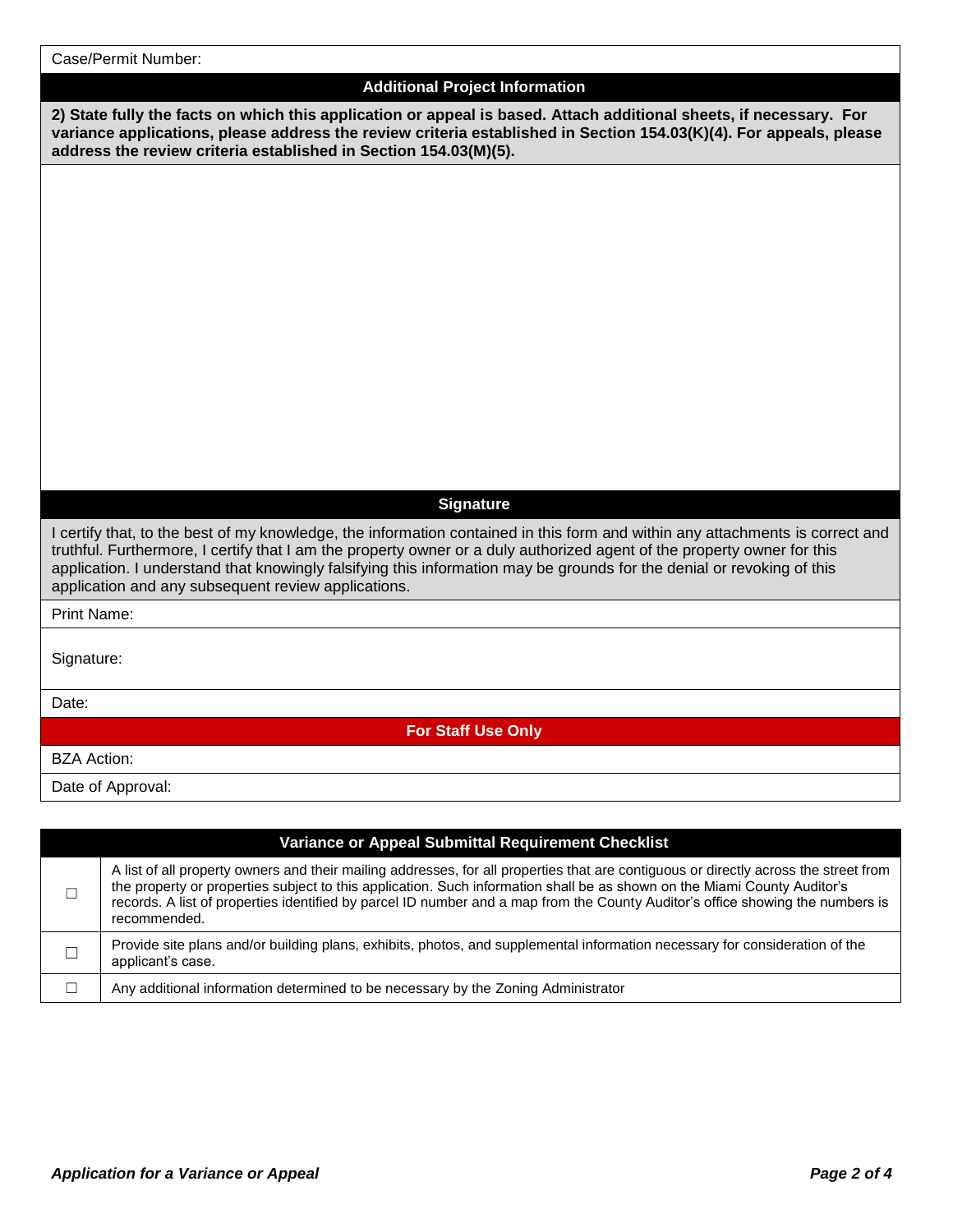## INFORMATION FOR APPLICANTS

## Dear Applicant:

Tipp City has strong property values and a unique charm all its own. Our City is a special place because of the care and effort that has been put into building the community over many years. We have a strong tradition of public input and participation in public and private improvement projects. Today's regulations have been put in place to help protect Tipp City' unique character. While they may restrict some aspects of what you may wish to do, they also protect your property and the entire community from serious impacts from other proposals.

Because there may be different circumstances that don't quite fit the regulations, the Tipp City Council has established the Board of Appeals to decide whether relief should be granted in specific cases. This authority is strictly limited, however, to help avoid inappropriate exceptions to the regulations. The Board is a five member independent group appointed by Council. The members are community minded volunteers who are not paid for their efforts. They serve the community and do not report to any Tipp City employees. They are expected to make what they think are the best decisions for the good of the whole community, not just for one property owner.

Please remember that the Board does not have any authority to exempt you from other local, state or federal regulations. Any deed restrictions and covenants that existed when you acquired the land are not within the jurisdiction of the Board, and any action of the Board will not exempt you from your obligations to other parties. For example, any reduction in the distance between buildings, or a reduction of your protection from possible flood effects, could result in an increase in your property insurance costs.

In making an application to the Board, you should provide as much information as possible. Pictures and scaled drawings will help to show the Board members what you want to do. It is your responsibility to explain what you want and why the Board should grant you special relief from the regulations. If you are asking for a variance from the standard regulations, you should provide reasons showing how your property is different from others and why a special exception should be granted. If there are no different circumstances at your property, the Board may not be able to grant you the variance you want.

The Board is required to hear your request in a public meeting. Notice of the meeting will be sent to other property owners and be published in the newspaper. Any neighbors or other persons may appear before the Board to give their opinions and the Board is required to hear what they may wish to say. You have the right to respond to their comments, but all of your testimony should be given directly to the Board. It is important for you to provide as much information as possible, so the Board can consider the project as a whole. The Board works very hard to reach decisions that are in the best interest of the Tipp City community.

Finally, the City Staff can help you in trying to understand the different code sections that may apply to your property. They are not able to make your case for you, however. Neither a Board member nor a staff employee can determine ahead of time whether a request will be granted. You should not assume that the staff or a Board member is in favor of your project, since a decision may be affected by other information that could be provided at the public hearing.

It is to be understood by the Applicant that if a variance is granted by the Board of Zoning Appeals, said variance will terminate at the end of one year from the date on which the Board grants the variance, unless within the one year period, a zoning permit is obtained.